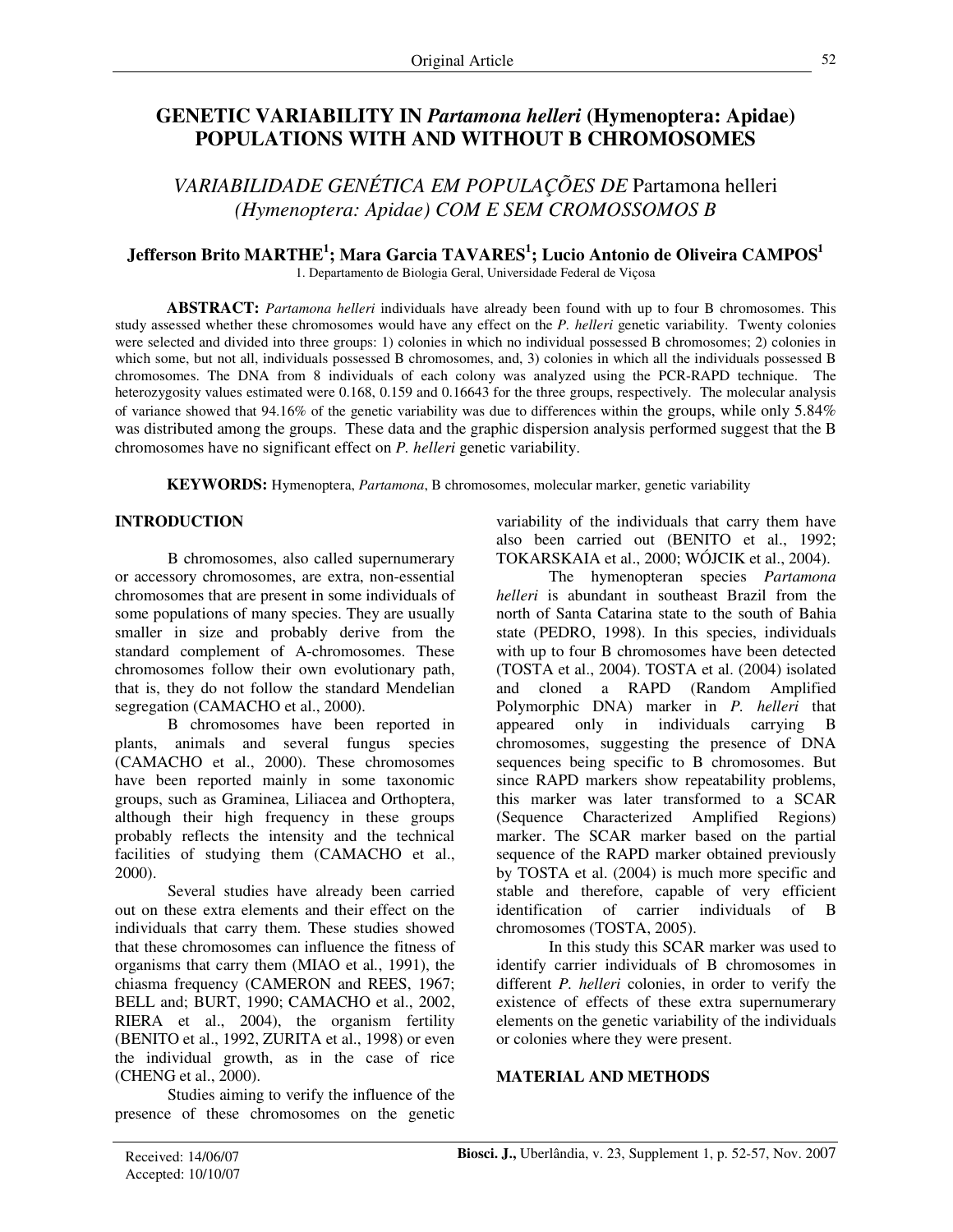Adult workers from different *P. helleri* colonies present in the Apiário Central at the Universidade Federal de Viçosa, and workers from colonies sampled at different Brazilian locations were analyzed.

DNA was extracted following the protocol recommended by WALDSCHMIDT et al. (1997).

Thirty colonies were analyzed with the pair of SCAR primer (TOSTA, 2005) to verify the presence of B chromosomes. The DNA was amplified using the SCAR primers according to TOSTA (2005). The "Primer A" sequence was CCCGCTACACATATAATTAACG and the<br>
"Primer B" sequence was B" sequence was CCCGCTACACCCTAAAATATNC.

Sequentially, 20 of these colonies were choose at random and divided into three groups: 1) colonies in which no individual possessed B chromosomes; 2) colonies in which some, but not all, individuals possessed B chromosomes, and, 3) colonies in which all the individuals possessed B chromosomes. Eight individuals from each one of these colonies were used to estimate their genetic variability, through PCR-RAPD technique (WILLIAMS et al., 1990), using 20 decamer random primers (OPB1, OPB5, OPB6, OPB7, OPB19, OPI2, OPI16, OPI7, OPI18, OPI19, OPK3, OPK5, OPK10, OPN1, OPN2, OPN5, OPN9, OPN12, OPN19, OPR20). The amplification products were separated by electrophoresis in 1.2% agarose gel containing 0.2 ug/ml ethydium bromide, immersed in TBE buffer.

For the statistical analysis of the data, a binary matrix was constructed based on the presence (1) and absence (0) of the amplified DNA fragments. From this matrix the mean number of bands/colony, the number of polymorphic loci/colony and the estimated mean heterozygosity for each one of the three groups of colonies were calculated. This matrix was also used for molecular analysis of variance or AMOVA (EXCOFFIER et al., 1992) and graphic dispersion analysis. All these analyses were carried out using the Genes program (CRUZ, 2005).

#### **RESULTS AND DISCUSSION**

In 10 out of the 30 colonies analyzed using the SCAR marker, B chromosomes were not detected in any individual sampled (colonies without B chromosomes or first group). In 12 colonies, individuals with and without B chromosomes were observed (mixed colonies or second group) and in eight colonies B chromosomes were detected in all the individuals analyzed (colonies with B chromosomes or third group) (Table 1).

**Table 1.** Code, localities, geographic coordinates and number of individuals (N) for the *P. helleri* colonies analyzed with the SCAR primer and with the RAPD primer (\*).

| Code            | Localities        | Geographic coordinates | N  | Indiv.         | Indiv.         |
|-----------------|-------------------|------------------------|----|----------------|----------------|
|                 |                   |                        |    | with B         | withou B       |
| *902            | Rio Vermelho-MG   | 18°17'LS, 43°00'LW     | 15 | 11             | 4              |
| *903            | Rio Vermelho-MG   | 18°17'LS, 43°00'LW     | 10 | 10             |                |
| $*RV2$          | Rio Vermelho-MG   | 18°17'LS, 43°00'LW     | 10 | 10             |                |
| $*904$          | Esmeralda-MG      | 19°45'LS, 44°18'LW     | 12 | 7              | 5              |
| *BH             | Belo Horizonte-MG | 19°55'LS, 43°56'LW     | 10 | 5              | 5              |
| <b>BT</b>       | Betim-MG          | 19°58'LS, 44°11'LW     | 10 | 10             |                |
| BT <sub>2</sub> | Betim-MG          | 19°58'LS, 44°11'LW     | 9  | $\overline{c}$ | $\overline{7}$ |
| *897            | Pedra do Anta-MG  | 20°35'LS, 42°42'LW     | 10 | 5              | 5              |
| BJ1             | Teixeiras-MG      | 20°39°LS, 42°51`LW     | 14 |                | 14             |
| SL.             | Teixeiras-MG      | 20°39°LS, 42°51`LW     | 12 | 12             |                |
| 592             | Porto Firme-MG    | 20°40'LS, 43°05'LW     | 21 | 18             | 3              |
| *590            | Porto Firme-MG    | 20°40'LS, 43°05'LW     | 10 | 10             |                |
| *591            | Porto Firme-MG    | 20°40'LS, 43°05'LW     | 10 |                | 10             |
| *896            | Piranga-MG        | 20°41`LS, 43°18`LW     | 10 |                | 10             |
| $*PK$           | S. Miguel Anta-MG | 20°42'LS, 42°43'LW     | 10 | 10             |                |
| <b>SM10</b>     | S. Miguel Anta-MG | 20°42'LS, 42°43'LW     | 12 |                | 12             |
| $*603$          | Viçosa-MG         | 20°45'LS, 42°52'LW     | 10 |                | 10             |
| $*588$          | Viçosa-MG         | 20°45'LS, 42°52'LW     | 17 | 12             | 5              |
| $*$ UY          | Viçosa-MG         | 20°45'LS, 42°52'LW     | 10 |                | 10             |
| $*G15$          | Viçosa-MG         | 20°45'LS, 42°52'LW     | 10 | 10             |                |
|                 |                   |                        |    |                |                |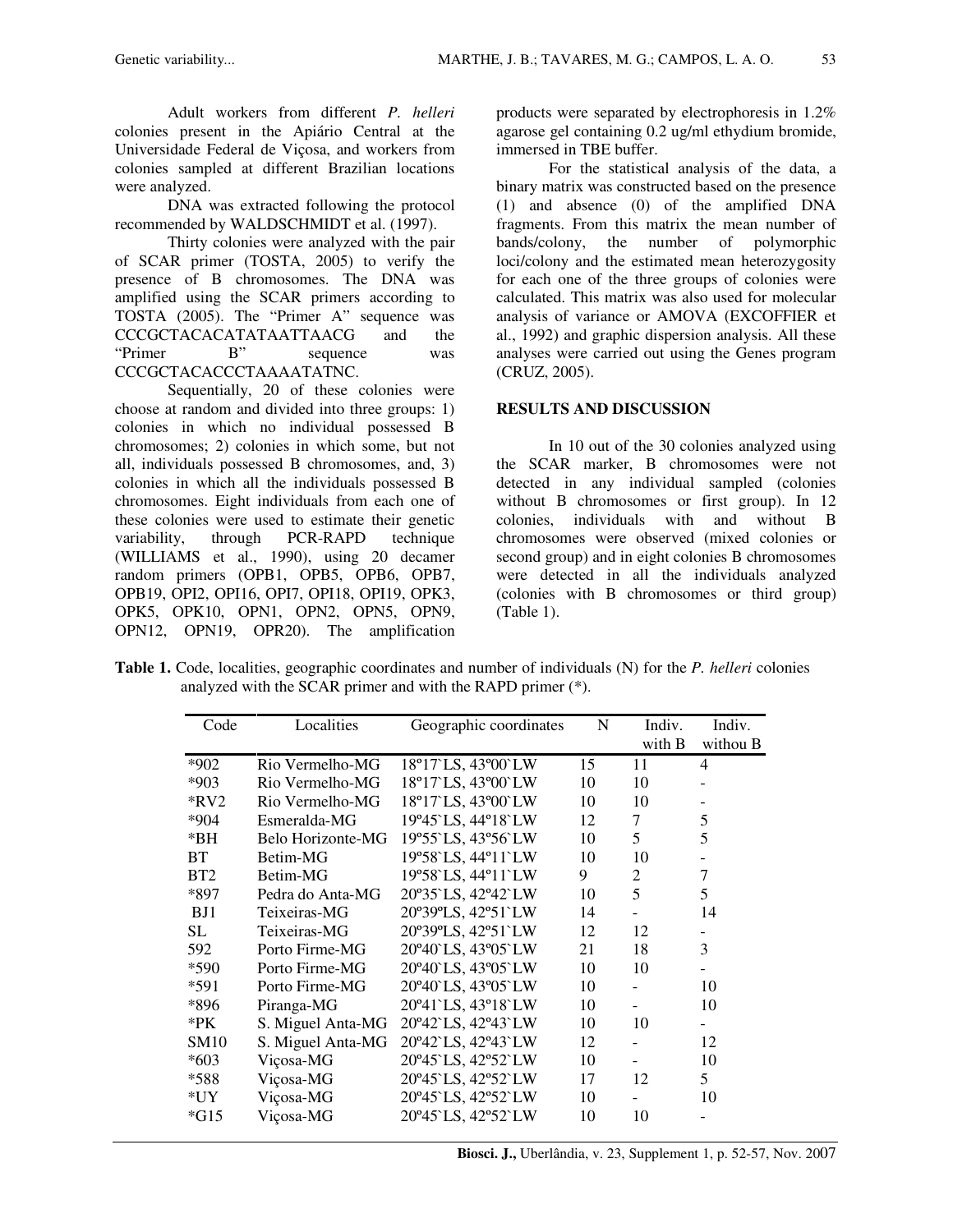| $*LT$      | Viçosa-MG         | 20°45'LS, 42°52'LW | 20 | 14                       | 6              |  |
|------------|-------------------|--------------------|----|--------------------------|----------------|--|
| 898        | Viçosa-MG         | 20°45'LS, 42°52'LW | 12 | 8                        | $\overline{4}$ |  |
| MBI 1      | Viçosa-MG         | 20°45'LS, 42°52'LW | 12 | 9                        | 3              |  |
| $*757$     | Ribeirão Preto-SP | 21°10'LS, 47°48'LW | 10 | $\overline{a}$           | 10             |  |
| *858       | Ribeirão Preto-SP | 21°10'LS, 47°48'LW | 10 | $\overline{\phantom{a}}$ | 10             |  |
| $*857$     | Ribeirão Preto-SP | 21°10'LS, 47°48'LW | 10 | 5                        | 5              |  |
| 856        | Ribeirão Preto-SP | 21°10'LS, 47°48'LW | 10 |                          | 10             |  |
| $*587$     | Ribeirão Preto-SP | 21°10'LS, 47°48'LW | 10 | $\overline{\phantom{a}}$ | 10             |  |
| Sta. 1     | Santa Teresa-ES   | 19°56'LS, 40°36'LW | 19 | 17                       | 2              |  |
| $*$ Sta. 2 | Santa Teresa-ES   | 19°56'LS, 40°36'LW | 10 | 10                       |                |  |

In all locations analyzed where found colonies were all or part of the individuals had B chromosomes and colonies in which no individuals had B chromosomes, showing that the presence of B chromosomes is not related to the geographic origin of the colonies.

The RAPD primers used produced 196 DNA fragments, that is, 10 bands/primer on average. In the colonies where all the individuals had B chromosomes, 52.5% of the fragments observed showed segregation, an identical result to that observed in the colonies without B chromosomes, while 50% of the fragments segregated in the group of the mixed colonies. None of the primers used produced molecular markers (private bands present in only one of the groups), what might help in their genetic characterization.

Great similarity was detected in the pattern of the RAPD bands, both among and within the groups, what generated very close expected mean heterozygosity values for the three groups  $(H_e =$  0.168, 0.159 and 0.166, for groups 1, 2 and 3, respectively). In spite of criticism regarding the calculation of heterozygosity, when using dominant markers and assuming the Hardy-Weinberg equilibrium, this parameter was calculated to give an idea of the segregation of the loci in the three groups and, consequently of the influence of the chromosomes on the genome of the individuals.

The analysis of molecular variance (ANOVA) showed that 94.16% of the genetic variability was due to within group differences, while only 5.84% was distributed among the groups, which confirmed the high homogeneous RAPD patterns among the groups and the absence of specific molecular markers for each one of the three groups established. The high genetic similarity among the bees in the three groups analyzed was also confirmed by the formation of a single group in the graphic dispersion analyses (Figure 1).



**Figure 1.** Graphic dispersion analysis showing the genetic differences between the *P. helleri* colonies analyzed. Spheres: colonies without B chromosomes; squares: mixed colonies and triangles: colonies with B chromosomes.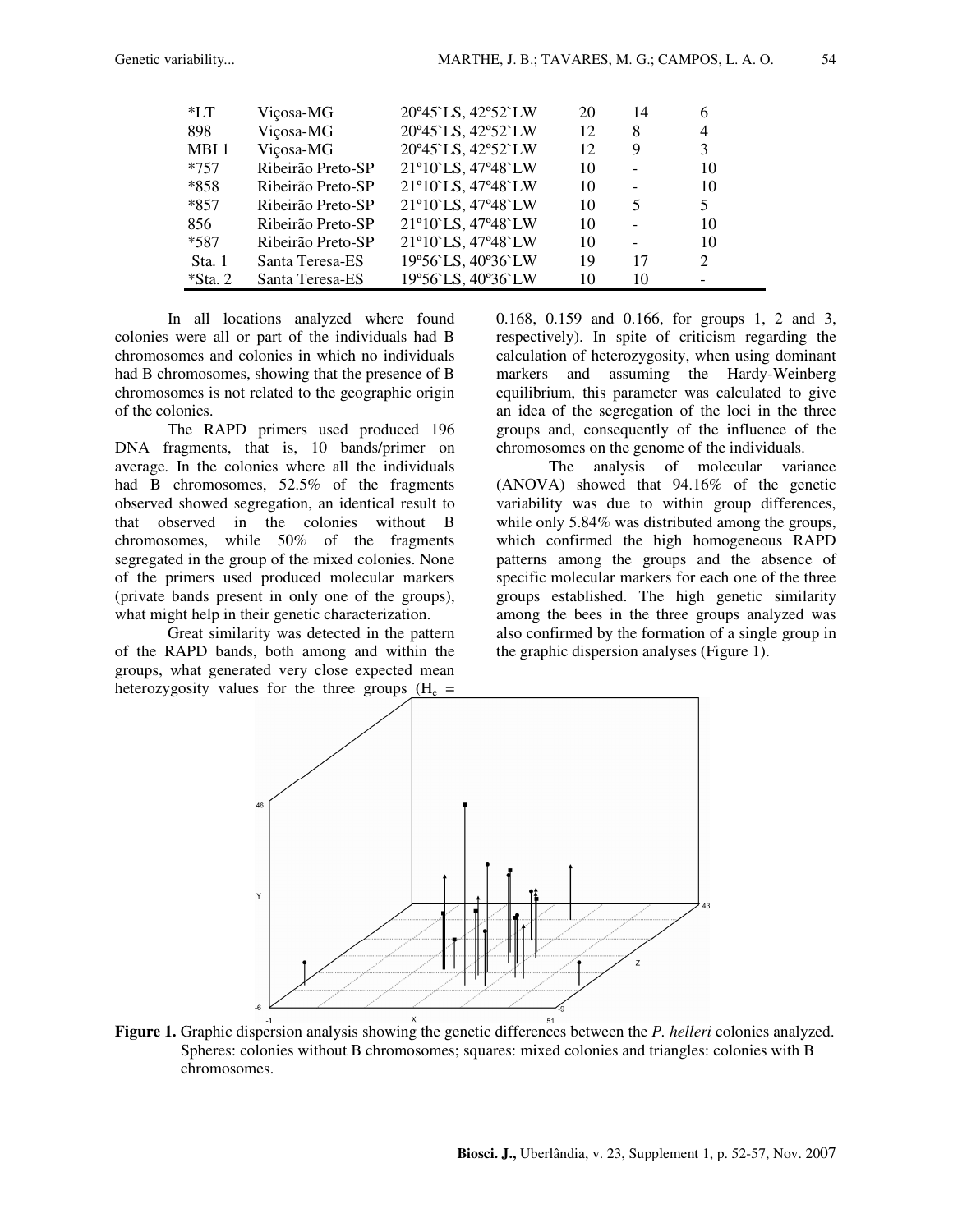The results obtained therefore suggested that the B chromosomes do not have any significant effect on *Partamona helleri* genetic variability, estimated by the PCR-RAPD technique, as was reported for enzymatic analyses of mice with B chromosome (WÓJCIK et al., 2004). However, BENITO et al. (1992) reported negative correlation between the frequency of plants with B chromosomes and mean heterozygosity when they studied four *Secale cereale* Korean populations containing B chromosomes, using the isoenzyme technique. TOKARSKAIA et al. (2000) detected a positive relationship between B chromosomes presence and increase in variability when studying the intra and inter specific variation among two species of deer of the *Capreolus* genus using PCR-RAPD. These data show that the effect of B chromosomes on individuals can vary from species to species or from population to population.

These authors, however, does not explain how the B chromosomes could specifically affect the species genetic variability, but according to WÓJCIK et al. (2004), the adaptive effects of B chromosomes could result from their influence on the overall genetic variation in populations.

CAMACHO et al. (2000) stated that B chromosomes can have several effects in the fitness of the individuals carrying them. One of the most reported B chromosome effects is on the quiasma frequency and, therefore, recombination. B chromosomes are frequently associated with increases in chiasma frequency, although cases of absence of effects, and even chiasma frequency decrease associated with B presence have also been reported (JONES and REES, 1982). Several explanations for the effects of B chromosomes on chiasma and crossing-over have been proposed. One widely discussed theory proposed that an increase in chiasma frequency increases genetic variability and thus enables population to evolve more rapidly (JOHN and HEWITT, 1965; HEWITT and JHON, 1967), whereas a decrease conserves variability and helps to maintain adaptation (FONTANA and VICKERY, 1973). BELL and BURT (1990) criticized this idea. Instead, they suggested that B chromosomes act as parasites that evoke a response in the host organism. One response of the host is an increase in crossing-over, which may serve to produce a great variety of offspring and a better chance of developing individuals that block accumulation of the parasitic Bs.

Thus, further studies are necessary to improve our understanding about the origin and evolution of B chromosomes in *P. helleri* in order to analyse their contribution to the genetic variability of this species.

### **ACKNOWLEDGMENT**

The authors thank the CNPq for the Scientific Initiation grant conceded to J.B. Marthe.

**RESUMO:** Em *Partamona helleri* já foram encontrados indivíduos com até quatro cromossomos B. Neste trabalho, avaliou-se se estes cromossomos teriam algum efeito sobre a variabilidade genética de *P. helleri*. Vinte colônias foram selecionadas e divididas em três grupos: 1) colônias nas quais nenhum indivíduo possuía cromossomos B; 2) colônias nas quais alguns indivíduos possuíam cromossomos B e outros não e, 3) colônias nas quais todos os indivíduos possuíam cromossomos B. O DNA de 8 indivíduos de cada colônia foi analisado através da técnica de PCR-RAPD. Os valores da heterozigosidade estimada foram 0,168, 0,159 e 0,166 para os três grupos, respectivamente. A análise molecular de variância demonstrou que 94,16 % da variabilidade genética foi devida a diferenças dentro dos grupos, enquanto apenas 5,84% estava distribuída entre os mesmos. Estes dados e a análise de dispersão gráfica realizada sugerem que os cromossomos B não têm nenhum efeito significativo sobre a variabilidade genética de *P. helleri.*

**PALAVRAS-CHAVE:** Hymenoptera. *Partamona*. Cromossomos B. Marcador molecular. Variabilidade genética

### **REFERENCES**

BELL, G.; BURT, A. B chromosomes: germ-line parasites which induce changes in host recombination. **Parasitology,** v. 100, p. S19-S26, 1990.

BENITO, C.; ROMERA, F.; DIEZ, M.; FIGUEIRAS, A. M. Genic heterozygosity and fitness in rye population with chromosomes-B. **Heredity,** v. 69, p. 406-411, 1992.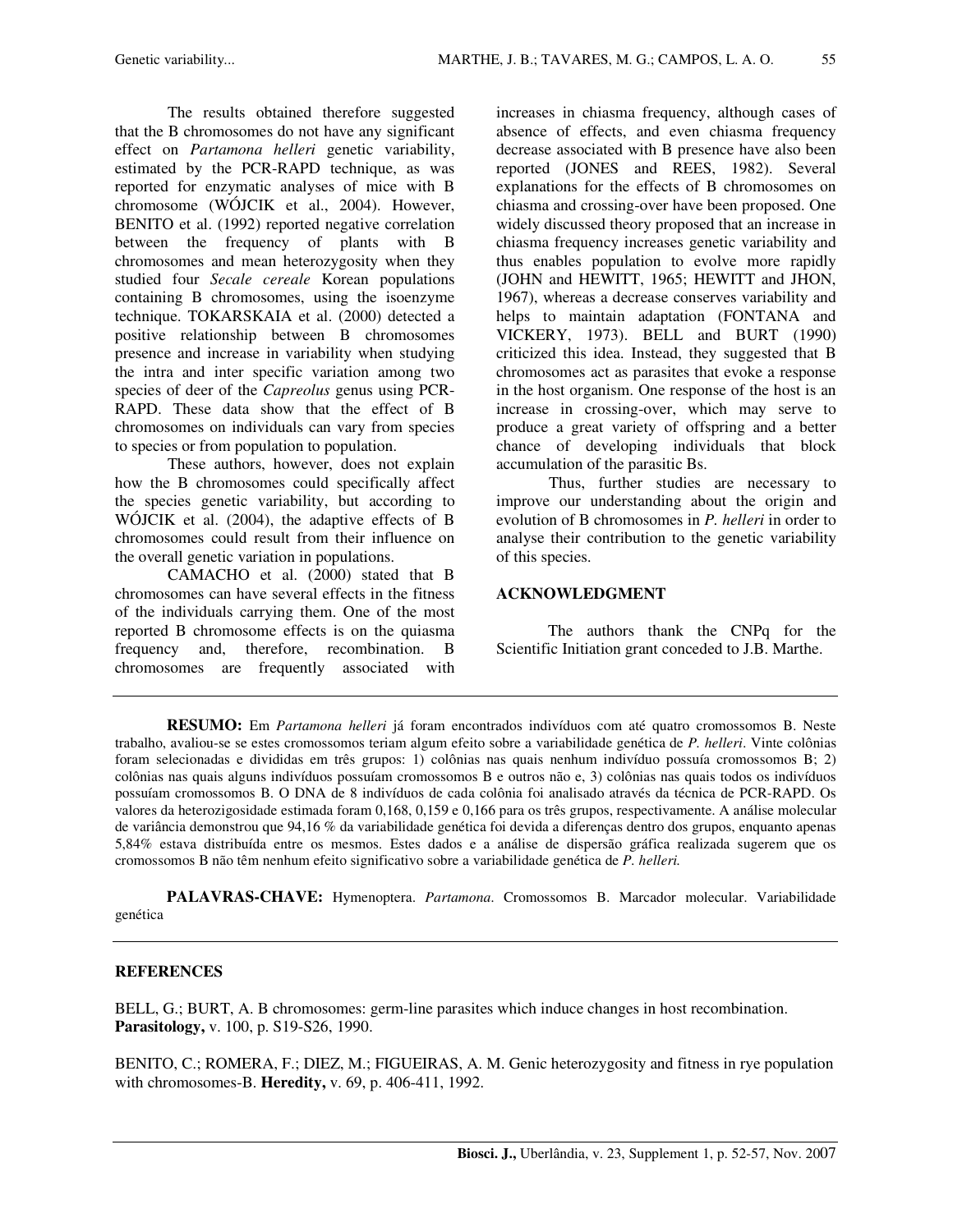CAMACHO, J. P. M.; SHARBEL, T.F.; BEUKEBOOM, L. W. B-chromosome evolution. **Philos Trans. R. Soc. Lond. B Biol. Sci.,** v. 355, n. 163-178, 2000.

CAMACHO, J. P. M.; BAKKALI, M.; CORRAL, J. M.; CABRERO, J.; LÓPES-EON, M. D.; ARANDA, M.; AGANZA, A.; PERFECTTI, F. Host recombination is dependent on the degree of parasitism. **Proc. Biol Sci,** v. 269, p. 2173-2177, 2002.

CAMERON, F. M.; REES, H. The influence of B chromosome on meiosis in *Lolium*. **Heredity,** v. 22, p. 446- 450, 1967.

CHENG, Z. K.; YU, H. X.; YAN, H. X.; GU, M. H.; ZHU, L. H. B chromosome in a rice aneuploide variation. **Theor. Appl. Genet.,** v. 101, p. 564-568, 2000.

CRUZ, C. D. Programa Genes; versão Windows; aplicativo computacional em genética e estatística. Viçosa: UFV. 2005.

EXCOFFIER, L.; SMOUSE, P. E.; QUATTRO, J. M. Analysis of molecular variance inferred from metric distances among DNA haplotypes: application to human mitochondrial DNA restriction data. **Genetics,** v. 131, p. 479-491, 1992.

FONTANA, P. G.; VICKERY, V. R. Segregation distortion in the B chromosome system of *Tettigidea lateralis* (Say) (Orthoptera: Tetrigidae). **Chromosoma**, v. 43, p. 75-100, 1973.

HEWITT, G. M.; JOHN, B. The B chromosome system of *Myrmeleotettix maculates* (Thumb.). III. The statistics. **Chromosoma**, v. 21, p. 140-162, 1967.

JOHN, B.; HEWITT, G. M. The B chromosome system of *Myrmeleotettix maculates*. I. The mechanisms. **Chromosoma**, v. 16, p. 548-578, 1965.

JONES, R. N.; REES, H. **B-chromosomes**. Academic Press, London, 1982. 232p.

MIAO, V. P.; COVERT, S. F.; VANETTEN, H. D. A fungal gene for antibiotic resistance on a dispensable ("B") chromosome. **Science,** v. 254, p. 1773-1776, 1991.

PEDRO, S. R. M. Meliponini neotropicais: o gênero *Partamona* Schwarz, 1939 (Hymenoptera, Apidae) taxonomia e biogeografia. 1998. 219 f. Ribeirão Preto. Tese. (Doutorado em Ciências) – Programa de Pós-Graduação Entomologia. Universidade de São Paulo, USP, 1998.

RIERA, L.; PETITPIERRE, E.; JUAN, C.; CABRERO, J.; CAMACHO, J. P. M. Evolutionary dynamics of a B chromosome invasion in island population of the grasshopper *Eyprepocnemis plorans.* **J. Evol. Biol.,** v. 17, p. 716-719, 2004.

TOKARSKAIA, O. N.; EFREMOVA, D. A.; KAN, D. G.; DANIKIN, A. A.; SEMPERE, A.; PETROSIAN, V. G.; SEMENOVA, S. K.; RYSKOV, A. P. Variability of multilocus DNA markers in populations of the Siberian (*Capreolus pygargus* Pall) and European (*C. capreolus L*.) roe deer. **Genetika,** v. 36, p. 1520-1530, 2000.

TOSTA, V. C.; FERNANDES-SALOMÃO, T. M.; TAVARES, M. G.; POMPOLO, S. G.; BARROS, E. G.; CAMPOS, L. A. O. A RAPD marker associated with B chromosomes in *Partamona helleri* (Hymenoptera, Apidae). **Cytogenet. Genome Res.,** v. 106, n. 2-4, p. 279-283, 2004.

TOSTA, V. C. Análise da origem molecular dos cromossomos B e de seus possíveis efeitos fenotípicos em *Partamona helleri* (Hymenoptera/Apidae). 2005. 79 f. Tese (Doutorado em Genética e Melhoramento) – Programa de Pós-Graduação Genética e Melhoramento, Universidade Federal de Viçosa, Viçosa, 2005.